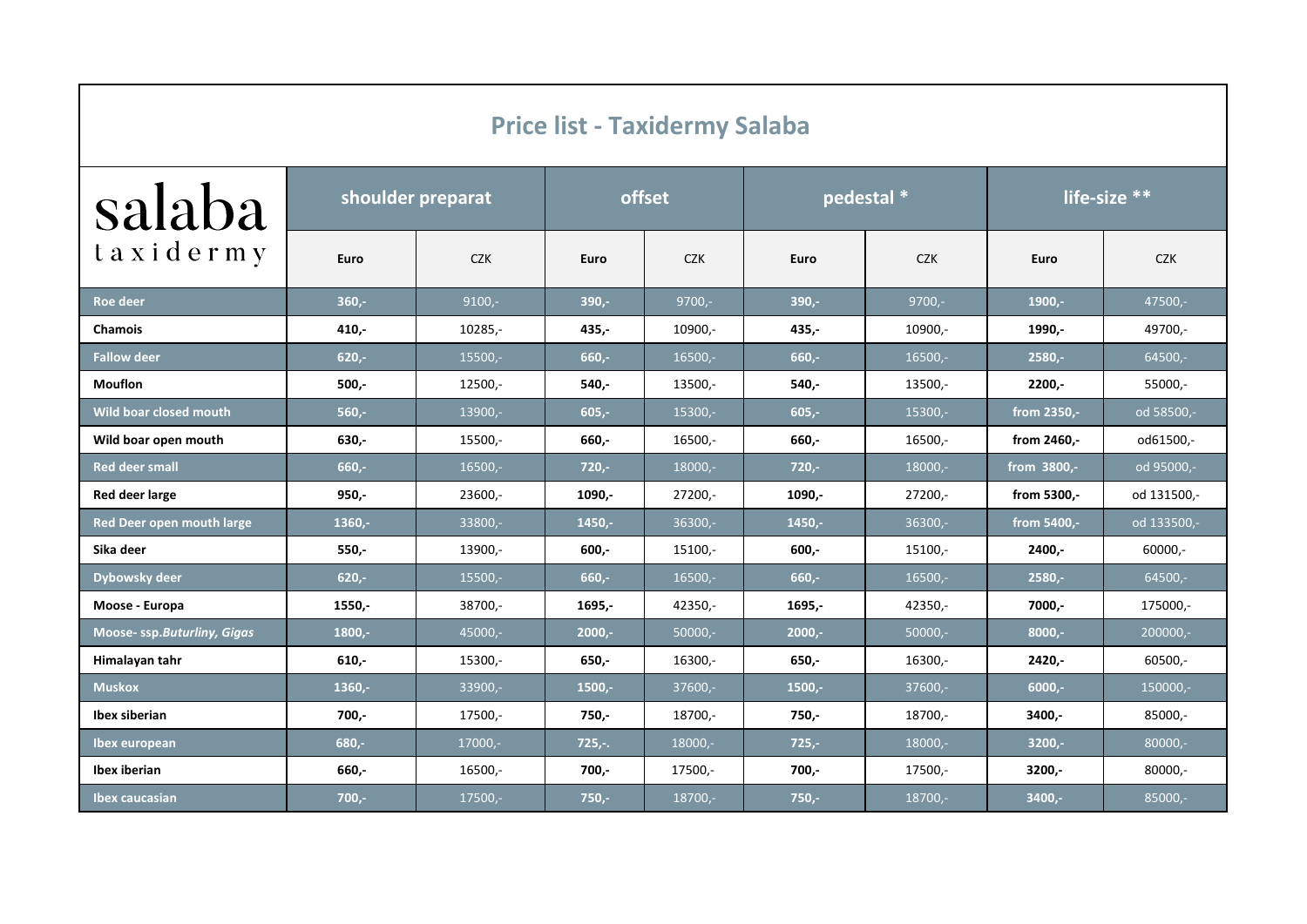| salaba                                                                                                                | shoulder preparat |                                     | offset    |            | pedestal * |            | life-size ** |            |
|-----------------------------------------------------------------------------------------------------------------------|-------------------|-------------------------------------|-----------|------------|------------|------------|--------------|------------|
| taxidermy                                                                                                             | Euro              | <b>CZK</b>                          | Euro      | <b>CZK</b> | Euro       | <b>CZK</b> | Euro         | <b>CZK</b> |
| <b>Marco Polo sheep</b>                                                                                               | $895 -$           | $22500 -$                           | $1040,-$  | $26000 -$  | 1040,-     | $26000 -$  | 5900,-       | 147500,-   |
| <b>European bison</b>                                                                                                 | $1585,-$          | 39600,-                             | $1695. -$ | 42350,-    | $1695,-$   | 42350,-    | $8000,-$     | 200000,-   |
| Bears from 1800 euros to 8000 euros depending on size and species. Great size variability. (45 000,- - 200 000,- CZK) |                   |                                     |           |            |            |            |              |            |
| Wolf                                                                                                                  | $605 -$           | $15100,-$                           | $640 -$   | $16000 -$  | $640 -$    | 16000,-    | $2250 -$     | $56250 -$  |
| <b>Bison</b>                                                                                                          | 1840,-            | 46000,-                             | $2050,-$  | 50800,-    | $2050,-$   | 50800,-    | 8500,-       | 212500,-   |
| <b>Red fox</b>                                                                                                        | $245,-$           | $6050,-$                            | $265,-$   | $6600,-$   | $265,-$    | $6600 -$   | $655,-$      | 16500,-    |
| <b>Badger</b>                                                                                                         | $225 -$           | $5600 -$                            | $245 -$   | $6050 -$   | 245,-      | $6050 -$   | $620 -$      | 15500,-    |
| <b>Racoon dog</b>                                                                                                     | $225 -$           | $5600 -$                            | $245 -$   | $6050 -$   | $245 -$    | $6050 -$   | $620 -$      | 15500,-    |
| Racoon                                                                                                                | $225 -$           | $5600,-$                            | $245,-$   | $6050 -$   | $245,-$    | $6050 -$   | $620 -$      | 15500,-    |
| Golden european jackal                                                                                                | $245,-$           | $6050,-$                            | $265,-$   | $6600,-$   | $265 -$    | $6600 -$   | $655 -$      | 16500,-    |
| <b>Marten</b>                                                                                                         |                   |                                     |           |            |            |            | $300 -$      | $7500 -$   |
| <b>Alpine marmot</b>                                                                                                  |                   |                                     |           |            |            |            | $485 -$      | 12100,-    |
| Pheasant                                                                                                              |                   |                                     |           |            |            |            | $260 -$      | $6500 -$   |
| Reeves's pheasant                                                                                                     |                   |                                     |           |            |            |            | $290 -$      | $7200 -$   |
| <b>Turkey</b>                                                                                                         | 440,-             | 11000,-                             |           |            |            |            | $725 -$      | 18200,-    |
| <b>Capercaillie</b>                                                                                                   | $315,-$           | 7900,-                              |           |            |            |            | $460 -$      | 11500,-    |
| <b>Black grouse</b>                                                                                                   |                   |                                     |           |            |            |            | $370 -$      | $9200 -$   |
| Eurasian woodcock                                                                                                     |                   |                                     |           |            |            |            | $195,-$      | 4850,-     |
| Partridge                                                                                                             |                   |                                     |           |            |            |            | $220 -$      | $5500 -$   |
| <b>Goose</b>                                                                                                          |                   |                                     |           |            |            |            | $420 -$      | 10500,-    |
| Mallard                                                                                                               |                   |                                     |           |            |            |            | $270,-$      | $6650,-$   |
| * only preparations without pedestal                                                                                  |                   | ** price including a simple habitat |           |            |            |            |              |            |
| Price with VAT + 21%                                                                                                  |                   |                                     |           |            |            |            |              |            |